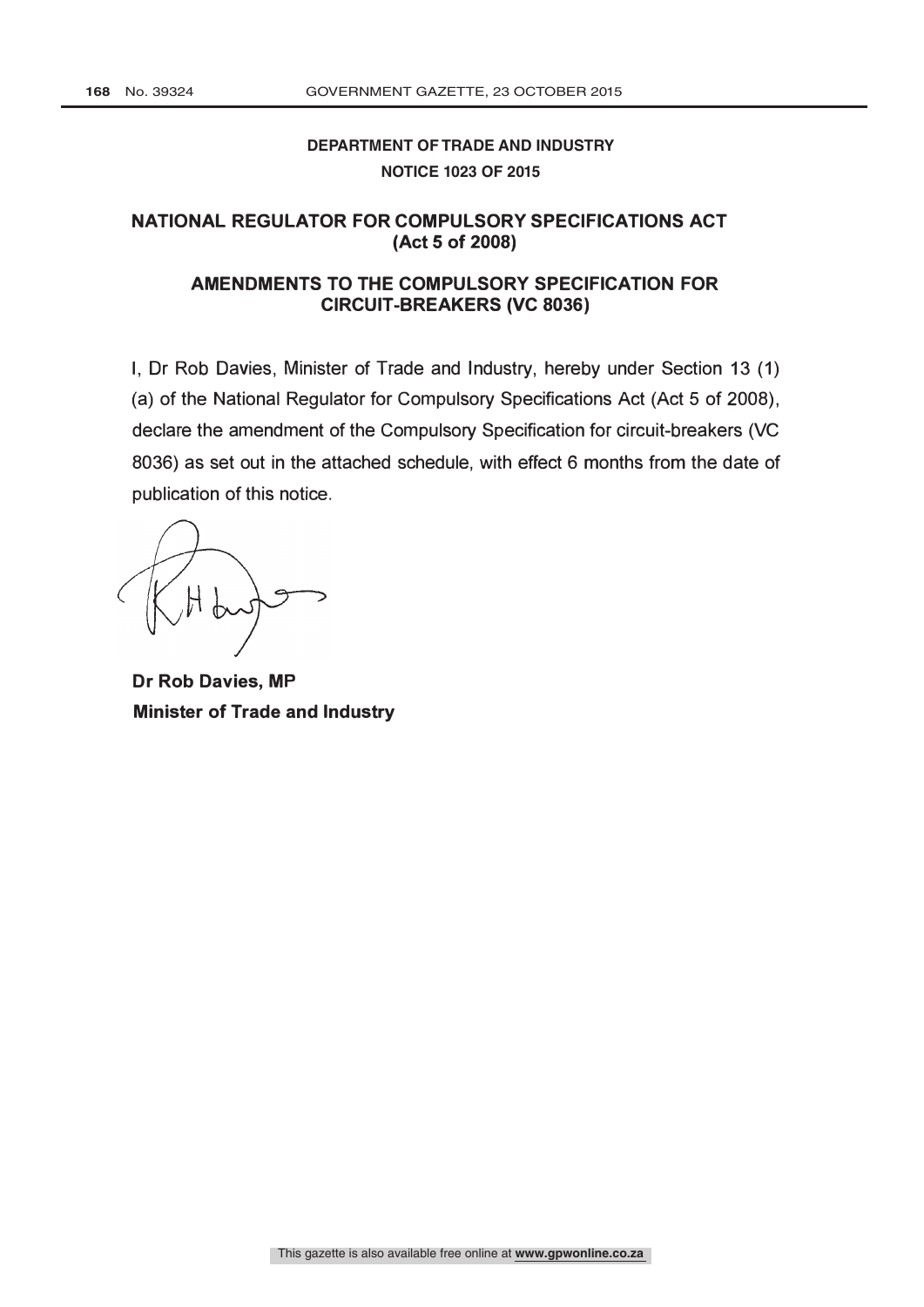# **SCHEDULE**

# COMPULSORY SPECIFICATION FOR CIRCUIT-BREAKERS

# (VC 8036)

# 1. SCOPE

- 1.1 This compulsory specification covers circuit-breakers, the main contacts of which are intended to be connected to circuits, the rated voltage of which does not exceed 1 000 V a.c. or 1 500 V d.c.; rated currents not exceeding 125A and a rated ultimate short circuit breaking capacity (L,) not exceeding 10 kA.
- 1.2 This compulsory specification does not cover the following:
	- circuit-breakers for equipment (CBE)
	- circuit-breakers that incorporate residual current protection/earth leakage protection
	- modular residual current devices
	- switches, disconnectors, switch-disconnectors and fuse combination units

### 2. DEFINITIONS

- 2.1 For the purposes of this document, the definitions in **SANS 556-1**, Low-voltage switchgear Part 1: Circuit-breakers, SANS 60947-1, Low-voltage switchgear and controlgear - general rules and **SANS 60947-2**, Low-voltage switchgear and controlgear-Circuit-breakers, shall apply.
- 2.2 In addition, the following definitions shall apply:
- 2.2.1 applicant: the manufacturer or importer seeking approval for a circuitbreaker(s). The applicant shall be an existing legal entity within the Republic of South Africa.
- 2.2.2 approval: confirmation by the NRCS that a particular circuit-breaker satisfies the requirements of this compulsory specification.
- 2.2.3 conformity of production: proof that circuit-breaker(s) have been manufactured to the approved design and continue to comply with the requirements of this compulsory specification.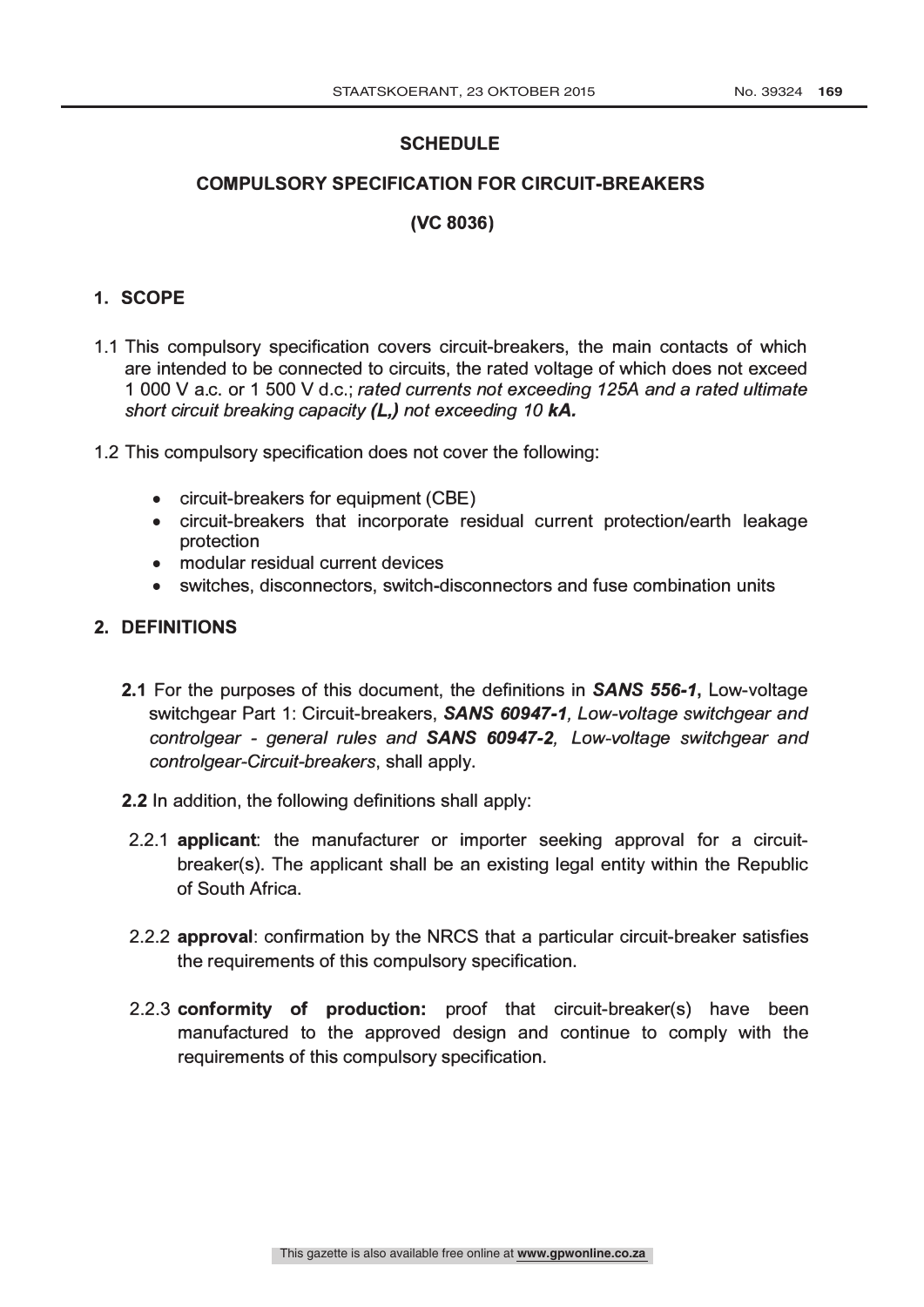- 2.2.4 declaration report: a report that is issued by an accredited conformity assessment body, indicating the equivalence of products and/or standards.
- 2.2.5 NRCS: National Regulator for Compulsory Specifications as established by the National Regulator for Compulsory Specifications Act, 2008 (Act No. 5 of 2008).
- 2.2.6 proof of conformity: documented evidence of conformity with the requirements of this compulsory specification.
- 2.2.7 product certification: is a certification system described in requirement 7.2.2 of this compulsory specification.
- 2.2.8 ordinary person: a person who is neither a skilled nor an instructed person.
- 2.2.9 valid test report: a copy of an original test report.
- 2.2.10 valid product certificate: copy of an original product certificate of conformity issued by an accredited product certification body. (See 7.2).

#### 3. GENERAL REQUIREMENTS

- 3.1 The applicant shall ensure that each type of circuit-breaker has been approved by the NRCS before offering it for sale, in accordance with the requirements of Annex A.
- 3.2 The applicant shall inform the NRCS of any change in design or materials affecting any mandatory requirement in terms of this compulsory specification. In the event of such change(s) the NRCS may, at its discretion, demand that the applicant submit a new application for approval.
- 3.3 The applicant shall, on request, provide the NRCS, within five (5) working days, with satisfactory proof of approval in respect of any type of circuit-breaker included in the scope of this compulsory specification.
- 3.4 Failure to provide such proof shall constitute reasonable grounds for suspicion of non-compliance with the requirements of this compulsory specification.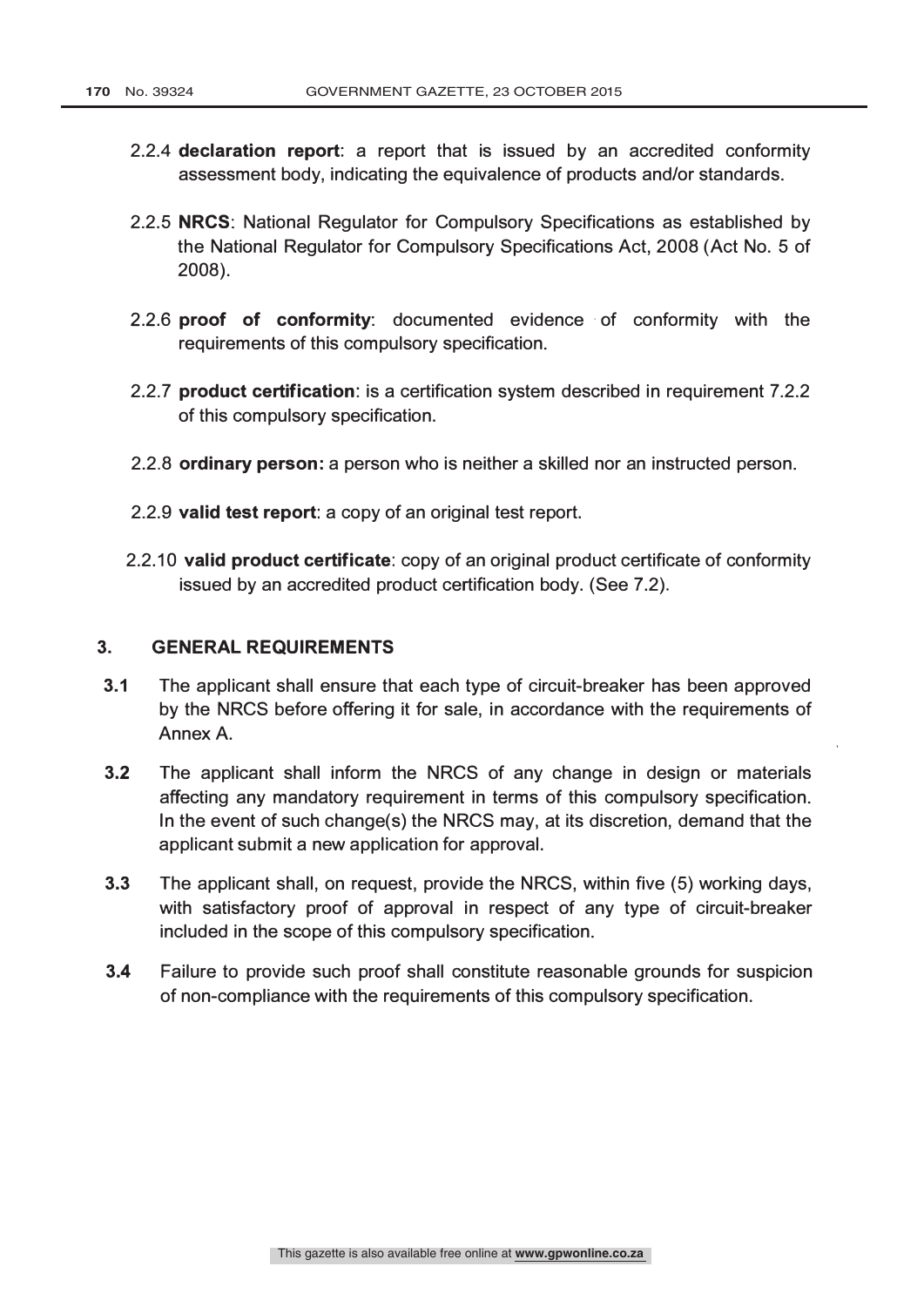### 4. SPECIFIC REQUIREMENTS

Circuit-breakers shall comply with the requirements of SANS 556-1, Lowvoltage switchgear Part 1: Circuit-breakers.

### 5. EQUIVALENCE OF STANDARDS

Standards issued by different standardization bodies such as ISO and EN, will only be accepted if it is proven, in the form of a declaration report from an accredited conformity assessment body, that they are technically equivalent to the relevant South African National Standard. The applicant shall be responsible for obtaining such a declaration report. Proof of conformity with such a standard shall be accepted as conformity with the corresponding South African National Standard.

# 6. CONFORMITY TO REFERENCED STANDARDS

- 6.1 For the purposes of this compulsory specification, a new edition of a referenced standard shall become effective twelve (12) months from the date of publication as a South African National Standard.
- 6.2 New products, or products resubmitted for approval because of a change in design or materials, shall in all cases be evaluated against the requirements of the latest edition of any referenced standard.
- 6.3 When a new edition of a referenced standard is published, products originally approved in accordance with. the previous edition of that standard may have their approval extended for up to five (5) years from the effective date of the new standard, subject to the requirements of Annex A, unless declared otherwise by the Minister.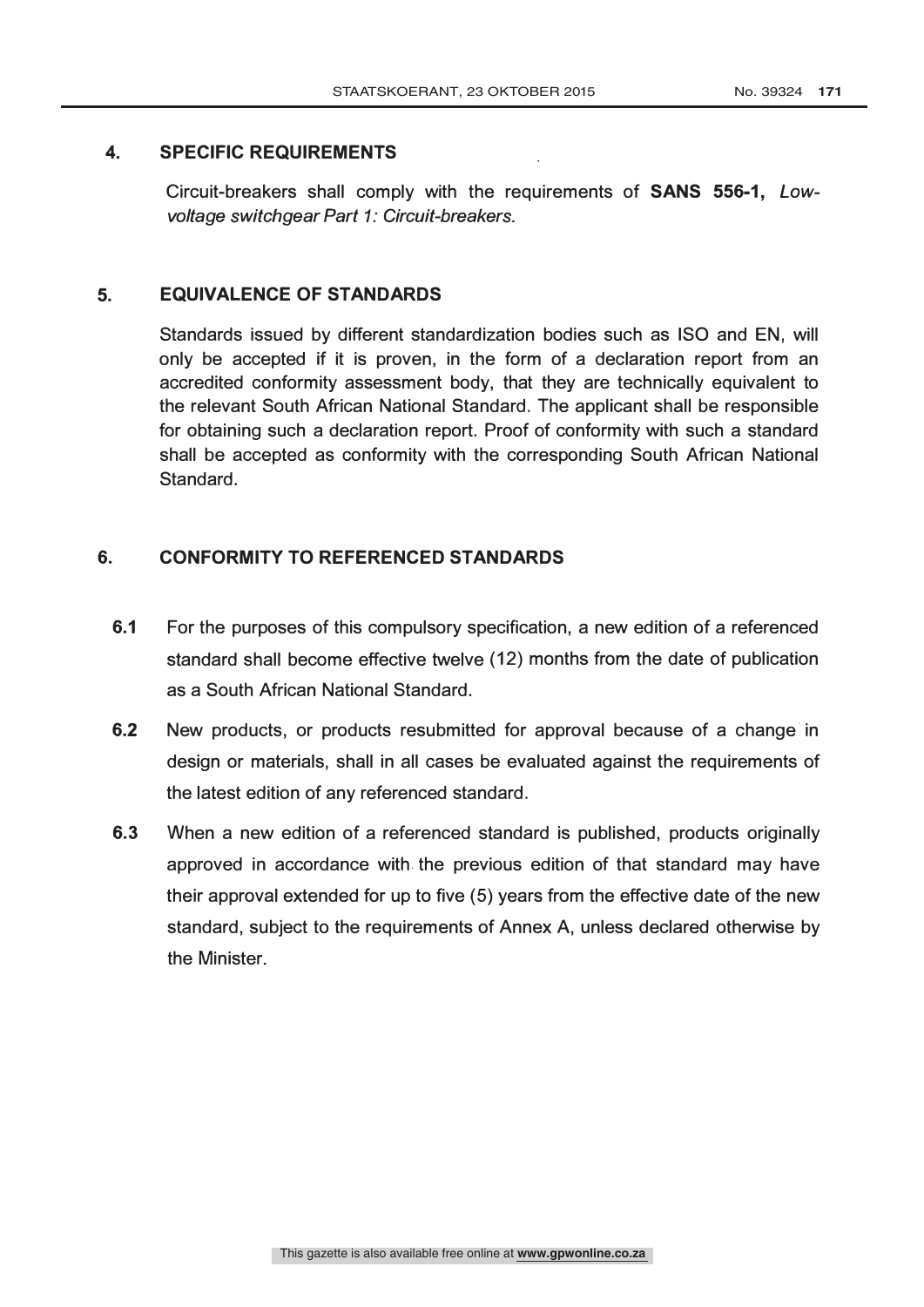### 7. EVIDENCE OF CONFORMITY

The following evidence shall be submitted to the NRCS as proof of conformity with the requirements of this compulsory specification:

- 7.1 A product certificate and a valid test report issued by an appropriately accredited and internationally recognized body being a member of an IAF/ILAC/IECEE mutual recognition scheme in accordance with the NRCS's conformity assessment policy.
- 7.2 The certification system administered by the product certification body in 7.2.1 shall include testing of the products and assessment of the quality system of the manufacturer. Surveillance of the quality system shall be conducted and representative samples of circuit-breakers of each type or representative of the family of circuit-breakers or of generically the same design in respect of components wiring methods, intended to comply with the requirements of this compulsory specification, shall be taken from the point of production and shall be assessed through inspection and/or testing for on-going conformity.

The certification system shall include the following:

- samples from the point of production requested by the certification body;
- determination of the characteristics of the samples by testing;
- initial assessment of the production process and quality system;
- evaluation of the test reports;
- decision on certification of the manufacturer;
- granting certification to the manufacturer;
- surveillance of the production process and quality system, and
- surveillance by testing of samples from the factory and the market.

A system 5 certification contemplated in 180/IEC Guide 67 which covers the requirements of this clause shall be deemed to comply with these requirements.